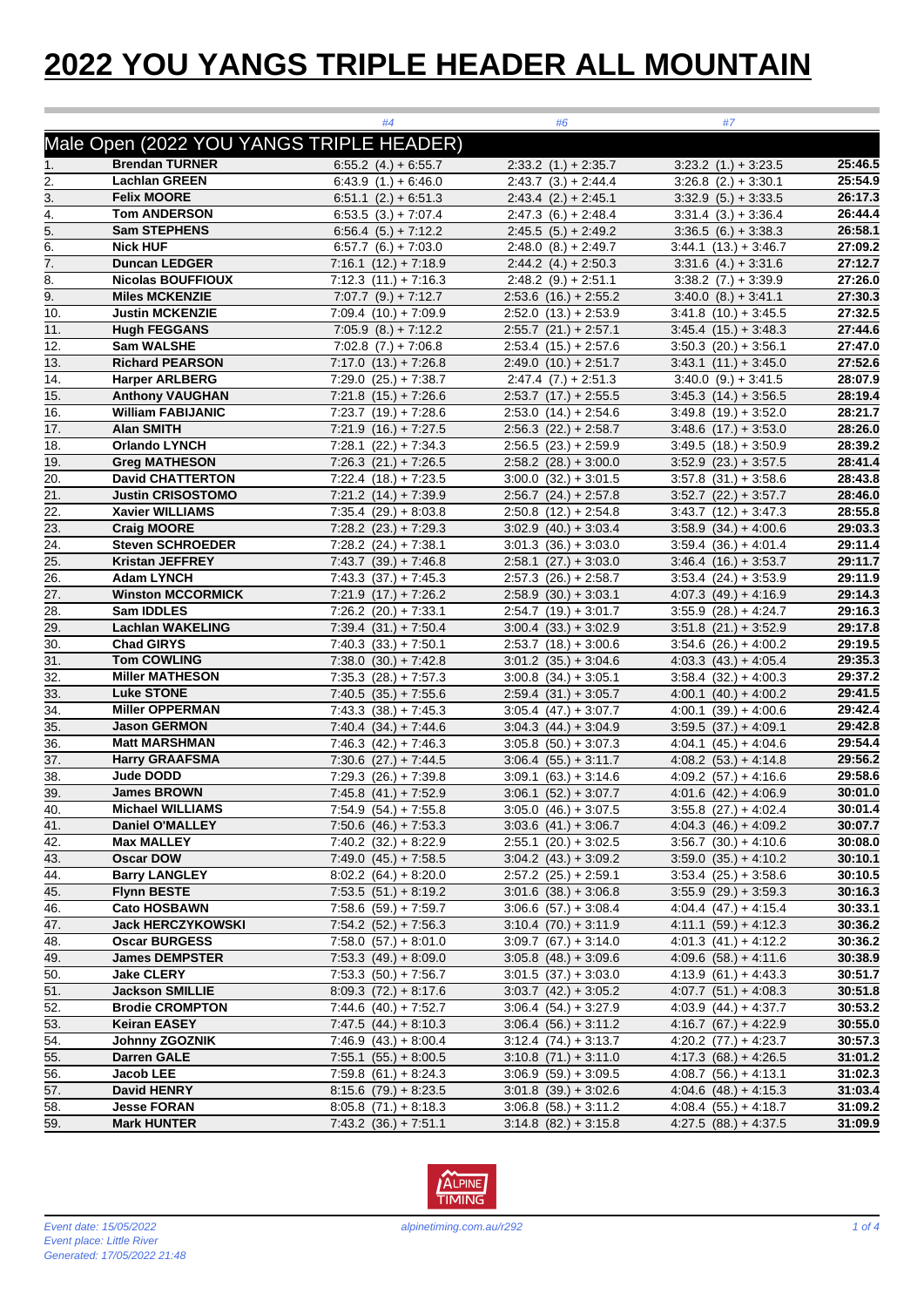|                   |                                                | #4                                                   | #6                                                      | #7                                                   |                    |
|-------------------|------------------------------------------------|------------------------------------------------------|---------------------------------------------------------|------------------------------------------------------|--------------------|
| 60.               | <b>Harper MIGIOS</b>                           | $7:50.8$ (47.) + 7:58.6                              | $3:08.0(60.) + 3:11.6$                                  | $4:29.8$ (92.) + 4:32.2                              | 31:11.0            |
| 61.               | <b>James BUBBERS</b>                           | $7:52.5(48.) + 8:20.1$                               | $3:06.2$ $(53.) + 3:11.3$                               | $4:15.2(65.) + 4:26.0$                               | 31:11.3            |
| 62.               | Sona DUONG                                     | $8:23.2$ (85.) + 8:30.3                              | $3:09.5(66.) + 3:11.8$                                  | $3:59.7$ $(38.) + 4:06.5$                            | 31:21.0            |
| 63.               | <b>Shane ROEHRS</b>                            | $8:10.3(74.) + 8:17.9$                               | $3:04.7$ $(45.) + 3:05.0$                               | $4:19.0(73.) + 4:27.2$                               | 31:24.1            |
| $\overline{64}$   | <b>Campbell PEART</b>                          | $8:26.5(88.) + 8:30.8$                               | $2:58.8$ (29.) + 3:34.5                                 | $3:58.6$ $(33.) + 4:03.6$                            | 31:32.8            |
| 65.               | <b>Sam PLATT</b>                               | $7:59.4(60.) + 8.05.5$                               | $3:14.5(81.) + 3:15.0$                                  | $4:29.2$ (90.) + 4:30.5                              | 31:34.1            |
| 66.               | <b>David SNELLER</b>                           | $8:19.2$ (81.) + 8:20.0                              | $3:10.4(69.) + 3:11.6$                                  | $4:14.5(63.) + 4:19.9$                               | 31:35.6            |
| 67.               | Lj MOLLOY                                      | $7:56.1(56.) + 8:05.3$                               | $3:05.8$ (49.) + 3:09.2                                 | $4:33.5(93.) + 4:47.3$                               | 31:37.2            |
| 68.               | <b>Craig FINDLOW</b>                           | $8:03.3(65.) + 8:07.8$                               | $3:11.9(73.) + 3:16.8$                                  | $4:24.0(84.) + 4:35.4$                               | 31:39.2            |
| 69.               | Zachary BERGER                                 | $8:14.8(78.) + 8:15.1$                               | $3:11.6$ $(72.) + 3:15.8$                               | $4:18.8$ $(72.) + 4:30.9$                            | 31:47.0            |
| $\overline{70}$ . | <b>Tim CURTIS</b>                              | $8:05.3(69.) + 8:19.8$                               | $3:08.5(61.) + 3:11.8$                                  | $4:19.3(74) + 4:47.4$                                | 31:52.1            |
| $\overline{71}$ . | <b>Cody NYHOF</b>                              | $8:17.9(80.) + 8:22.1$                               | $3.09.8$ (68.) + 3.14.0                                 | $4:23.8$ $(83.) + 4:25.2$                            | 31:52.8            |
| 72.               | <b>Bryan MARANGA</b>                           | $8:00.0$ $(62.) + 8:39.4$                            | $3:14.3(78.) + 3:19.4$                                  | $4:21.3(80.) + 4:21.4$                               | 31:55.8            |
| 73.               | <b>Wayne THOMAS</b>                            | $8:14.7$ (76.) + 8:21.1                              | $3:18.4(86.) + 3:22.8$                                  | $4:19.7$ (75.) + 4:21.6                              | 31:58.3            |
| 74.               | <b>Finn SPARK</b>                              | $8:05.5(70.) + 8:49.0$                               | $3:09.4$ (65.) + 3:15.5                                 | $4:18.3(70.) + 4:26.2$                               | 32:03.9            |
| 75.               | <b>Richard DURNALL</b>                         | $8:14.8(77.) + 8:24.2$                               | $3:21.2$ (91.) + 3:22.1                                 | $4:20.7$ $(78.) + 4:27.9$                            | 32:10.9            |
| 76.               | <b>James COOTE</b>                             | $8:27.2$ (89.) + 8:39.5                              | $3:09.2$ $(64.) + 3:12.7$                               | $4:11.6(60.) + 4:31.2$                               | 32:11.4            |
| 77.               | <b>Trevor BAILEY</b>                           | $8:25.1$ $(86.) + 8:25.7$                            | $3:17.6$ $(84.) + 3:23.5$                               | $4:17.4(69.) + 4:25.5$                               | 32:14.8            |
| 78.               | Zane LODGE                                     | $8:32.8$ (93.) + 8:46.2                              | $3:17.8$ $(85.) + 3:18.3$                               | $4:14.8(64.) + 4:18.0$                               | 32:27.9            |
| $\overline{79.}$  | <b>Steven WILLIAMS</b>                         | $8:04.7(67) + 8:10.6$                                | $3:23.6$ (96.) + 3:28.5                                 | $4:42.4$ (97.) + 4:48.5                              | 32:38.3            |
| 80.               | <b>Thomas CONDIE</b>                           | $8:34.6(94.) + 8:37.4$                               | $3:21.5(93.) + 3:26.6$                                  | $4:21.1$ $(79.) + 4:22.5$                            | 32:43.7            |
| $\overline{81}$ . | Izaak GLEESON                                  | $8:29.2$ (90.) + 8:34.5                              | $3:14.1 (77.) + 3:23.1$                                 | $4:24.1$ $(85.) + 4:39.9$                            | 32:44.9            |
| 82.               | <b>Nathan LEADBEATTER</b>                      | $8:39.7$ (96.) + 8:39.7                              | $3:21.3$ $(92.) + 3:21.7$                               | $4:25.3$ (86.) + 4:35.3                              | 33:03.0            |
| 83.               | <b>Lachlan MARRINER</b>                        | $8:30.1$ (91.) + 8:54.5                              | $3:23.6$ (97.) + 3:25.0                                 | $4:21.9(81.) + 4:30.3$                               | 33:05.4            |
| $\overline{84}$   | <b>Jeff NEWMAN</b>                             | $8:00.2$ (63.) + 8:30.2                              | $3:24.7$ (99.) + 3:42.4                                 | $4:38.8$ (96.) + 4:53.7                              | 33:10.0            |
| 85.               | Yuichi TSURUMA                                 | $7:58.0(58.) + 8:45.6$                               | $3:12.7(76.) + 3:44.0$                                  | $4:44.2$ (98.) + 4:48.2                              | 33:12.7            |
| 86.               | <b>Andrew CURMI</b>                            | $8:59.3$ (102.) + 9:02.3                             | $3:19.2$ $(87.) + 3:21.8$                               | $4:07.4(50.) + 4:24.2$                               | 33:14.2            |
| 87.               | <b>Archie CONLAN</b>                           | $8:09.7(73.) + 8:52.6$                               | $3:12.6$ $(75.) + 3:22.2$                               | $4:38.0(95.) + 5:00.6$                               | 33:15.7            |
| 88.               | <b>Brock ELLIS</b>                             | $9:02.0$ $(103.) + 9:08.1$                           | $3:08.9$ $(62.) + 3:11.7$                               | $4:22.2$ $(82.) + 4:36.5$                            | 33:29.4            |
| 89.               | <b>Matthew GOODLET</b>                         | $8:48.0(99.) + 8:51.5$                               | $3:21.0$ (90.) + 3:22.8                                 | $4:29.5(91.) + 4:44.9$                               | 33:37.7            |
| 90.               | <b>Guy KING</b>                                | $8:30.6$ (92.) + 8:40.5                              | $3:24.4$ (98.) + 3:29.5                                 | $4:53.4$ $(100.) + 4:59.9$                           | 33:58.3            |
| $\overline{91}$ . | Sam DUFFELL                                    | $9:18.7$ (108.) + 9:30.1                             | $3:14.4$ $(80.) + 3:23.6$                               | $4.08.2$ $(54.) + 4.24.6$                            | 33:59.6            |
| 92.               | lain MURRAY                                    | $8:21.4$ $(82.) + 8:52.0$                            | $3:25.5$ $(100.) + 3.28.7$                              | $4:54.2$ $(101.) + 4:59.7$                           | 34:01.5            |
| 93.               | <b>Harry RUSHBROOK</b>                         | $9.09.0$ $(104.) + 9.14.7$                           | $3:19.7$ $(89.) + 3:25.0$                               | $4:26.5(87.) + 4:34.6$                               | 34:09.5            |
| 94.<br>95.        | <b>Shaun COMAC</b><br><b>Benjamin PETERSON</b> | $8:44.2(97.) + 9:12.3$                               | $3:28.0$ $(102.) + 3:28.5$                              | $4:37.4(94.) + 4:47.3$<br>$4:56.4$ $(102.) + 5:16.1$ | 34:17.7            |
| 96.               |                                                | $8:50.4$ (100.) + 9:04.6                             | $3:23.1$ $(95.) + 3:25.5$<br>$3:39.3$ $(107.) + 3:43.1$ | $5:24.2$ $(110.) + 5:50.3$                           | 34:56.1<br>35:24.2 |
| 97.               | <b>Damion MONK</b><br><b>Fynn MASON</b>        | $8:14.5(75.) + 8:32.8$<br>$9.13.3$ $(107.) + 9.17.2$ | $3:26.6$ $(101.) + 3:27.6$                              | $5:00.5$ $(103.) + 5:23.1$                           | 35:48.3            |
| 98.               | <b>William THOMAS</b>                          | $8:46.0(98.) + 9:01.9$                               | $3:36.9$ $(106.) + 3:47.1$                              | $5:17.3$ $(108.) + 5:23.5$                           | 35:52.7            |
| 99.               | <b>Harrison WHITE</b>                          | $8:39.7$ (95.) + 9:07.4                              | $3:41.9(109.)+3.52.2$                                   | $5:06.1$ $(105.) + 5:29.3$                           | 35:56.6            |
| 100.              | <b>Julian POOLE</b>                            | $8.22.3$ (84.) + 8:28.5                              | $3:35.8$ $(105.) + 3:41.9$                              | $\overline{5.28.6}$ (113.) + 6:43.8                  | 36:20.9            |
| 101.              | <b>James FROST</b>                             | $9:30.4$ $(110.) + 9:36.0$                           | $3:33.3$ $(104.) + 3:38.3$                              | $5:27.1$ $(111.) + 5:31.3$                           | 37:16.4            |
| 102.              | <b>Michael HOBSBAWN</b>                        | $9:10.5(105.)+10:43.4$                               | $3:55.7$ $(114.) + 3:59.5$                              | $5:19.9$ $(109.) + 5:34.4$                           | 38:43.4            |
| 103.              | <b>Ben MORRISON</b>                            | $10:01.2$ $(111.) + 10:08.2$                         | $3:44.0$ $(111.) + 4:00.0$                              | $5:27.3$ $(112.) + 5:36.1$                           | 38:56.8            |
| 104.              | <b>Ryan LONG</b>                               | $9:11.5(106.) + 9:15.0$                              | $3:41.0$ $(108.) + 4:08.2$                              | $7:09.0$ $(114.) + 7:20.5$                           | 40:45.2            |
| 105.              | <b>Oliver WILD</b>                             | 8:04.8(68)                                           | $3.06.0$ $(51.) + 3.09.4$                               | $4:14.4(62.) + 4:18.8$                               | 22:53.4            |
| 106.              | <b>Marco KESSLER</b>                           | $7:54.9(53.) + 8.05.8$                               | $3:14.3(79) + 3:16.0$                                   | 4:16.0(66)                                           | 26:47.0            |
| 107.              | <b>Lucas FREEMAN</b>                           | $8:04.7(66.) + 8:27.3$                               | $3:19.2$ $(88.) + 3:26.9$                               | 5:14.3(106.)                                         | 28:32.4            |
| 108.              | <b>Declan HUGHES</b>                           | 8:55.6(101.)                                         | $3:33.2$ $(103.) + 3:37.3$                              | $4:07.9$ $(52.) + 9:34.6$                            | 29:48.6            |
| 109.              | <b>Artan DEMIROSKI</b>                         |                                                      | $3:21.8$ (94.) + 3:24.1                                 | $4:20.2$ $(76.) + 4:38.4$                            | 15:44.5            |
| 110.              | <b>Owen MACPHERSON</b>                         | $10:05.8$ (114.)                                     | $3:16.4(83.) + 3:33.4$                                  | $4:28.2$ (89.)                                       | 21:23.8            |
| 111.              | Kalani DONAGHY                                 | $10:05.1$ (113.)                                     | $3:46.9$ $(113.) + 3:47.1$                              | 4:52.0 (99.)                                         | 22:31.1            |
| 112.              | <b>Marcus FROST</b>                            | $10:12.5$ $(115.) + 10:41.1$                         | $3:57.2$ $(115.) + 4:02.6$                              |                                                      | 28:53.4            |
| 113.              | <b>Lachlan WOOD</b>                            | 9:20.7(109.)                                         | 3:44.2(112.)                                            | 5:03.1(104.)                                         | 18:08.0            |
| 114.              | <b>Steve MOXON</b>                             | $8:25.9$ $(87.) + 8:32.3$                            | $3:42.6$ (110.)                                         |                                                      | 20:40.8            |
| 115.              | <b>Grant SAMUELS</b>                           | $16:05.6$ (117.)                                     | $4:11.8(116.) + 4:27.1$                                 |                                                      | 24:44.5            |
| 116.              | <b>Jono WICHERT</b>                            | $8:22.2$ $(83.) + 8:23.7$                            | 8:26.0(117.)                                            |                                                      | 25:11.9            |
| 117.              | <b>Arnold CODINA</b>                           |                                                      |                                                         | $4:18.3(71.) + 4:33.9$                               | 8:52.2             |
| 118.              | <b>Lucas PEPPAS</b>                            | 10:01.2 (112.)                                       |                                                         | $5:16.8$ (107.)                                      | 15:18.0            |
| 119.              | <b>Finn PATON</b>                              |                                                      | 2:49.9(11)                                              |                                                      | 2:49.9             |
| 120.              | <b>Dominic SCHUILING</b>                       |                                                      | 8:46.7(118.)                                            |                                                      | 8:46.7             |
| 121.              | <b>Michiel BUYZE</b>                           | 11:29.5(116.)                                        |                                                         |                                                      | 11:29.5            |

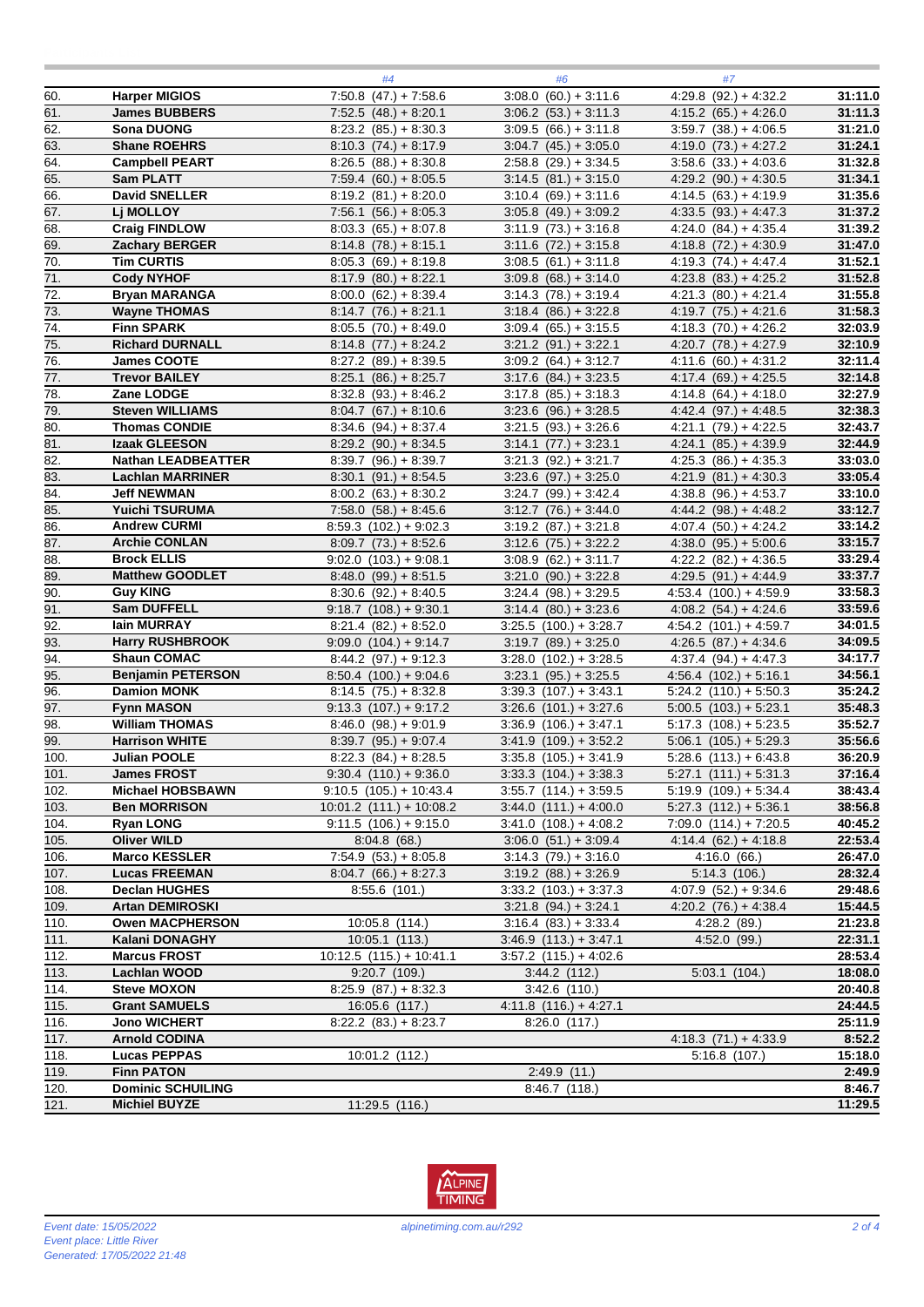|                   |                                              | #4                                              | #6                                                | #7                                                 |                    |
|-------------------|----------------------------------------------|-------------------------------------------------|---------------------------------------------------|----------------------------------------------------|--------------------|
|                   | Female Open (2022 YOU YANGS TRIPLE HEADER)   |                                                 |                                                   |                                                    |                    |
|                   | <b>Kiki BRISTOW</b>                          |                                                 |                                                   |                                                    |                    |
| 1.                | <b>Siennah KEAN</b>                          | $8:28.1$ (2.) + 8:49.5                          | $3:15.9$ $(2.) + 3:20.7$                          | $4:33.8(1.) + 4:34.9$                              | 33:02.9<br>33:05.4 |
| 2.<br>3.          | <b>Amelia FREEMAN</b>                        | $8:33.4(3.) + 8:36.3$                           | $3:15.6$ $(1.) + 3:18.6$                          | $4:40.0$ $(2.) + 4:41.5$<br>$4:52.3(3.) + 5:06.0$  | 34:27.2            |
| 4.                | <b>Ella BAXTER</b>                           | $8:42.2(4.) + 8:43.3$                           | $3:30.3(4.) + 3:33.1$                             | $5.07.4(5.) + 5.27.6$                              | 34:39.4            |
| 5.                | <b>Miki PRICE</b>                            | $8:08.7(1.) + 8:22.1$                           | $3:46.0(6.) + 3:47.6$                             |                                                    | 35:00.8            |
| 6.                | <b>Ellie HARRISON</b>                        | $8:57.2(5.) + 9:01.6$<br>$9:03.1 (6.) + 9:12.8$ | $3:29.6$ $(3.) + 3:36.5$<br>$3:43.5(5.) + 4:09.7$ | $4:55.8$ $(4.) + 5:00.1$<br>$5:32.8$ (6.) + 5:34.4 | 37:16.3            |
|                   |                                              |                                                 |                                                   |                                                    |                    |
|                   | Male E-Bike (2022 YOU YANGS TRIPLE HEADER)   |                                                 |                                                   |                                                    |                    |
| 1.                | <b>Chevy DALZELLS</b>                        | $6:36.9(1.) + 6:38.0$                           | $2:44.0(1.) + 2:49.0$                             | $3:32.3(1.) + 3:45.1$                              | 26:05.3            |
| 2.                | <b>Aaron WATSON</b>                          | $7:11.1$ $(5.) + 7:17.4$                        | $2:51.9$ (2.) + 2:56.6                            | $3:35.3$ $(2.) + 3:44.1$                           | 27:36.4            |
| $\overline{3}$ .  | <b>Stephen GIRYS</b>                         | $6:46.3$ $(2.) + 6:55.3$                        | $2:58.9(3.) + 3:01.9$                             | $3.56.2$ $(3.) + 4.11.5$                           | 27:50.1            |
| 4.                | <b>Michael BROCKLEY</b>                      | $7:01.8(3.) + 7:09.6$                           | $3:00.1$ $(4.) + 3:02.3$                          | $4:02.8$ $(5.) + 4:03.9$                           | 28:20.5            |
| 5.                | <b>Glenn BETHUNE</b>                         | $7:10.4$ (4.) + 7:14.9                          | $3:03.6$ $(5.) + 3:09.9$                          | $4:08.7(6.) + 4:13.4$                              | 29:00.9            |
| 6.                | <b>Troy DAVIDSON</b>                         | $7:34.6(7.)+7:37.4$                             | $3:10.4(6.) + 3:10.7$                             | $3.58.8$ (4.) + 3.59.0                             | 29:30.9            |
| 7.                | <b>Kade CLERY</b>                            | $7:38.5(9.) + 7:54.0$                           | $3:15.0(7.) + 3:15.3$                             | $4:37.8$ $(7.) + 4:38.7$                           | 31:19.3            |
| 8.                | <b>Rob HOMES</b>                             | $7:35.9(8.) + 8.18.6$                           | $3:22.2$ $(8.) + 3:33.6$                          | $5:12.3(8.) + 5.24.4$                              | 33:27.0            |
| $\overline{9}$ .  | <b>Kevin GATT</b>                            | $7:16.2$ (6.) + 7:41.1                          | $3:29.8$ (9.)                                     |                                                    | 18:27.1            |
|                   | Female E-Bike (2022 YOU YANGS TRIPLE HEADER) |                                                 |                                                   |                                                    |                    |
|                   | <b>Keri BRISTOW</b>                          | $7:35.4(1.) + 7:37.8$                           |                                                   | $4:09.7(1.) + 4:17.1$                              | 29:58.7            |
|                   | <b>Jackie BROOKS</b>                         | $8:36.2$ (2.) + 9:13.8                          | $3:08.7(1.) + 3:10.0$<br>$3:50.5$ $(2.) + 3:55.0$ | $5:53.5(2.) + 6.06.6$                              | 37:35.6            |
|                   |                                              |                                                 |                                                   |                                                    |                    |
|                   | Male Under 15 (2022 YOU YANGS TRIPLE HEADER) |                                                 |                                                   |                                                    |                    |
|                   | <b>Silas SPYRAKIS</b>                        | 7:39.4(4.)                                      | 2:48.4(1.)                                        | 3:51.6(1)                                          | 14:19.4            |
| 2.                | <b>Cameron GATT</b>                          | 7:33.2(3.)                                      | $2:53.5$ $(2.)$                                   | $3:54.2$ (2.)                                      | 14:20.9            |
| 3.                | <b>Harry NELSON</b>                          | 7:32.4(2.)                                      | $2:56.6$ (3.)                                     | 3:55.9(3.)                                         | 14:24.9            |
| $\overline{4}$ .  | <b>Charlie HILL</b>                          | 7:48.7(6.)                                      | $3:00.6$ (4.)                                     | 3:59.4(4.)                                         | 14:48.7            |
| 5.                | Daytona DERBOGOSIJAN                         | 7:46.1(5.)                                      | 3:03.2(5.)                                        | 4:01.1(5.)                                         | 14:50.4            |
| 6.                | <b>Jethro SPYRAKIS</b>                       | 7:55.3(8.)                                      | 3:03.7(6.)                                        | 4:01.3(6.)                                         | 15:00.3            |
| 7.                | Eli WRIGHT                                   | 7:56.3(9.)                                      | $3:03.7$ $(7.)$                                   | 4:04.3(7.)                                         | 15:04.3            |
| 8.                | <b>Flynn JOHNSON</b>                         | 8:00.8(10.)                                     | 3:06.1(11)                                        | $4:05.6$ (9.)                                      | 15:12.5            |
| 9.                | <b>Toby HOPKINS</b>                          | 8:03.4(12.)                                     | 3.04.4(8.)                                        | $4:05.6$ $(8.)$                                    | 15:13.4            |
| $\overline{10}$ . | <b>Archie FEGGANS</b>                        | 8:03.1(11)                                      | $3:08.0$ (15.)                                    | $4:06.6$ (10.)                                     | 15:17.7            |
| 11.               | <b>Joseph AMBROSE</b>                        | $8:03.8$ (13.)                                  | $3:05.0$ (10.)                                    | $4:17.0$ (17.)                                     | 15:25.8            |
| 12.               | <b>Isaac MORCOM</b>                          | 8.04.8(14)                                      | 3:13.4(21.)                                       | 4:10.3(12.)                                        | 15:28.5            |
| 13.               | <b>Josh JACOBS</b>                           | 8:11.9(18.)                                     | $3:04.8$ (9.)                                     | 4:11.8(14)                                         | 15:28.5            |
| 14.               | <b>Flynn ARLBERG</b>                         | 8:14.3(19.)                                     | 3:06.5(13.)                                       | 4:11.5(13.)                                        | 15:32.3            |
| 15.               | <b>Ethan JACOBS</b>                          | $8:07.0$ (16.)                                  | 3:12.3(19.)                                       | $4:21.6$ (20.)                                     | 15:40.9            |
| 16.               | <b>Alistair DE WAARD</b>                     | $8:21.9$ (25.)                                  | $3:06.5$ (12.)                                    | 4:15.4(15.)                                        | 15:43.8            |
| 17.               | <b>Trent BUNKER SMITH</b>                    | 8:08.9 (17.)                                    | 3:21.4(36.)                                       | 4:16.4(16.)                                        | 15:46.7            |
| 18.               | <b>Archie HEARN</b>                          | $8:15.9$ (22.)                                  | $3:11.8$ (18.)                                    | $4:22.3$ (22.)                                     | 15:50.0            |
| 19.               | <b>Oliver SMITH</b>                          | 8:26.8(31.)                                     | 3:15.3(22.)                                       | 4:09.7(11.)                                        | 15:51.8            |
| 20.               | <b>Henri MOLIERE</b>                         | $8:30.0$ $(33.)$                                | 3:08.3(16.)                                       | 4:17.2(18.)                                        | 15:55.5            |
| $\overline{21}$ . | <b>Conor FITZGERALD</b>                      | 8:15.9(21.)                                     | 3:16.2(24.)                                       | 4:24.1(25.)                                        | 15:56.2            |
| 22.               | <b>Arlo COSTA</b>                            | 8:26.0(30.)                                     | $3:08.5$ (17.)                                    | $4:21.8$ (21.)                                     | 15:56.3            |
| 23.               | <b>Patrick BUBBERS</b>                       | 8:06.1(15.)                                     | 3:18.1(29.)                                       | 4:43.3(39.)                                        | 16:07.5            |
| 24.               | <b>Henry APPLETON</b>                        | 8:21.1(24.)                                     | $3:20.8$ $(34.)$                                  | 4:26.5(26.)                                        | 16:08.4            |
| 25.               | <b>Jack BURGESS</b>                          | 5:53.9(1.)                                      | $3.45.6$ (59.)                                    | 6:33.5(63)                                         | 16:13.0            |
| 26.               | <b>Jack PHILLIPS</b>                         | 8.42.1(40.)                                     | 3:13.1(20.)                                       | $4:22.8$ $(23.)$                                   | 16:18.0            |
| 27.               | <b>Nate EGAN</b>                             | 8.40.8(39.)                                     | 3:16.3(25.)                                       | 4:24.0(24.)                                        | 16:21.1            |
| 28.               | <b>Max TURNER</b>                            | 8:14.9(20.)                                     | 3:22.5(40.)                                       | 4:45.2(43.)                                        | 16:22.6            |
| 29.               | <b>Fergus WIGGINS</b>                        | 8:43.2(41.)                                     | $3:17.2$ (26.)                                    | 4:28.3(28.)                                        | 16:28.7            |
| 30.               | <b>Hugo HILL</b>                             | 8.44.7(42)                                      | $3:17.9$ (27.)                                    | $4:27.8$ (27.)                                     | 16:30.4            |
| 31.               | Zach COWAN                                   | $8:23.3$ (27.)                                  | $3:20.8$ (35.)                                    | 4:47.3 (44.)                                       | 16:31.4            |
| 32.               | <b>Marcus REID</b>                           | 8.49.7(47.)                                     | $3:20.6$ (32.)                                    | $4:21.1$ (19.)                                     | 16:31.4            |
| 33.               | <b>Tian MUGAJ-KELLY</b>                      | 8:22.4(26.)                                     | $3:20.1$ (30.)                                    | 4:50.6(45)                                         | 16:33.1            |
| $\overline{34}$ . | <b>Jude BARRETT</b>                          | 8:16.1(23.)                                     | 3:24.5(45)                                        | 4:53.2(46.)                                        | 16:33.8            |
| 35.               | <b>Keelan PITMAN</b>                         | 8:24.1(29.)                                     | 3:26.4(49.)                                       | 4:45.0(42.)                                        | 16:35.5            |
| 36.               | <b>Toby MYERS</b>                            | 8:44.9(43)                                      | 3:22.4(39.)                                       | $4:28.8$ (29.)                                     | 16:36.1            |
| 37.               | <b>Ben HUNTER</b>                            | 8:49.6(46.)                                     | 3:22.3(38.)                                       | 4:30.1 (30.)                                       | 16:42.0            |
| 38.               | <b>Hunter MANN</b>                           | 8:58.8(49.)                                     | 3:15.9(23.)                                       | 4:34.3(32.)                                        | 16:49.0            |
| 39.               | <b>Noah BROADBENT</b>                        | 8.48.0(45.)                                     | 3:24.3(44)                                        | 4:36.8(34.)                                        | 16:49.1            |
| 40.               | <b>Daniel SIMONDSON</b>                      | 8:47.8 (44.)                                    | $3:20.3$ $(31.)$                                  | 4:44.7(41.)                                        | 16:52.8            |